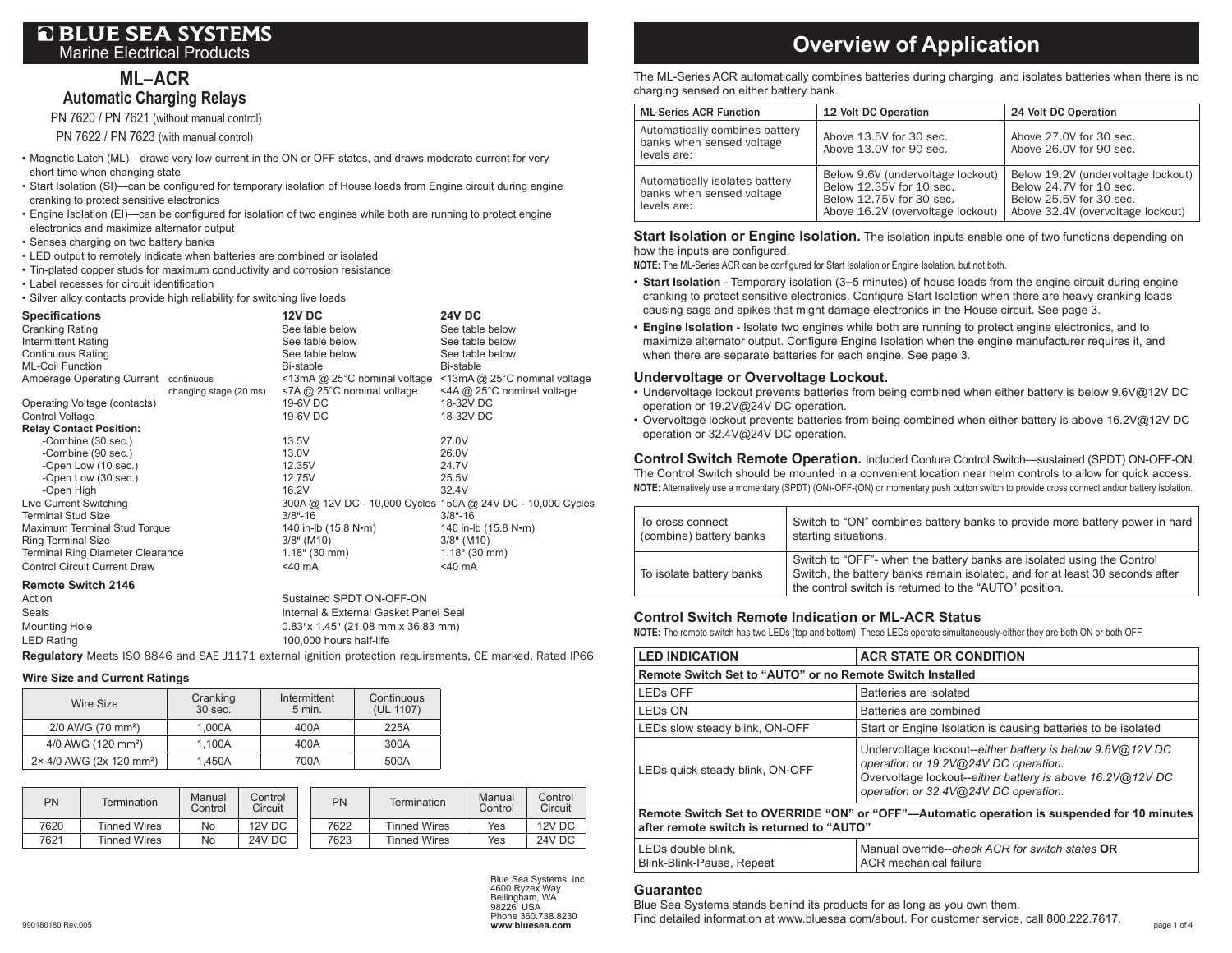### **Overview of Application (continued)**

### **To Connect Sustained (SPDT) ON-OFF-ON Contura Control Switch:**

- 1. Connect pin 3 of the Control Switch to DC+ through a 2A (min) circuit protection device.
- 2. Connect pin 1 to DC ground.
- 3. Connect pin 2 to ACR "REMOTE" wire (red).
- 4. Connect pin 8 to DC+ through a 2A (min) circuit protection device.
- 5. Connect pin 7 to ACR "LED" ground wire (yellow).



### **Manual Control Override Knob PN 7622 / PN 7623**

#### **The Manual Control Override Knob provides:**

- an added level of safety that allows manual ON-OFF control with or without power
- LOCK OFF for servicing the electrical system

Remote LEDs in control switch indicate when ML-Series ACR is in manual override condition.

#### **Manual Control Override Knob Operations\*** †

| To combine battery banks                       | With Override Knob in REMOTE position,<br>push button until latched (Push to Latch On).                                                    |  |
|------------------------------------------------|--------------------------------------------------------------------------------------------------------------------------------------------|--|
| To isolate battery banks that<br>are connected | Rotate Override Knob to right to release button<br>from Latch On mode (button pops up). Rotate<br>Override Knob to left (REMOTE position). |  |
| To prevent remote operation                    | Rotate Override Knob to right<br>(LOCK OFF position).                                                                                      |  |
| To secure for servicing                        | With Override Knob in LOCK OFF position,<br>pass cable tie through hole.                                                                   |  |

Operating the Manual Control Override Knob will override automatic operation of the ML-Series ACR for 10 minutes if the override forces a change in switch state.

† The ML-Series ACR will wait 10 minutes if it attempts to automatically close while the manual knob is rotated to LOCK OFF.

## **CAUTION**

- ™ These instructions are intended to provide assistance with the installation of this product, and are not a substitute for a more comprehensive understanding of electrical systems. We strongly recommend that a competent electrical professional perform the installation of this product.
- ⊠ The illustrated wiring diagram represents a common installation and is not meant to be a guide for wiring a specific vessel. The wiring diagram shows a single battery bank installation.
- Disconnect all negative battery connections before beginning the installation. ⊻
- ⊠ All unused control wires should be carefully insulated from each other and from accidental contact using heat shrink tubing or electrical tape. External contact or shorting between control wires can lead to malfunction.

### **Installation Instructions**

#### **Mounting**

Install the ML-Series ACR as close as possible to both battery banks so that positive and negative wires are as short as possible, and voltage drop in these wires is kept to a minimum‡. To avoid corrosion to terminals and connecting wires, mount in a dry and protected location. Avoid mounting directly above vented lead acid batteries so that the ACR is not exposed to corrosive gasses expelled from the batteries.

‡ Because the ACR senses the voltage between its negative ground connection and its positive sense connections, both positive and negative wires should be as short as possible so that the influence of voltage drop on sensed voltage levels is minimized.

#### **High Current Primary Circuit Connections (stud terminals A and B)**

For help selecting the appropriate wire size and circuit protection rating, go to www.bluesea.com and click the *Circuit Wizard* quick link.

#### **To connect high current circuit wires:**

- 1. Connect the battery banks to the stud terminals marked A and B.
- 2. Torque the high current terminal stud nuts to 140 in-lbs (15.5 N•m) maximum.
- **NOTES:** Stud terminals A and B are interchangeable. Either battery bank can be connected to A or B. If the ACR is to be used for cross connect, fuses between ACR terminals A and B and each battery positive are not required according to ABYC guidelines. If the ACR is not used for cross connect, install fuses to prevent a hazard if there is damage to the wires connecting the batteries to the ACR. The fuses should be placed as close as possible to the batteries so that most of the wire is protected.

### **Control Circuit Connection (wire contained in the wire harness)**

#### **Ground Connection**

Connect the black wire in the wire harness to DC ground at the main ground terminal busbar.

#### **Optional Control Circuit Connections (wires contained in the wire harness) Cross Connect or Isolate Battery Banks**

Use the included Control Switch—sustained (SPDT) ON-OFF-ON.

Alternatively use a momentary (SPDT) (ON)-OFF-(ON) or momentary push button switch (sold separately) to provide cross connect and/or battery isolation. The Control Switch should be mounted in a convenient location near helm controls to allow for quick access.

**NOTE:** Use 16 AWG wire for all Control Circuit connections to meet ABYC minimum wire size requirement.

#### **Cross Connect or Isolate Battery Banks Using Optional Control Switch**

 Use Control Switch – momentary or sustained single pole double throw (SPDT) to provide these settings:

- **• CROSS CONNECT** ( **I** ) Battery banks are combined to provide more battery power in hard starting situations.
- **• ISOLATE** (**O**) Battery banks are isolated until the Control Switch is returned to **AUTO (center position)**. When the Control Switch is returned to **AUTO**, the ACR returns to automatic mode.

#### **To enable cross connect and isolation, connect:**

- • Red wire from harness to center (common) of SPDT switch.
- **Cross Connect** terminal of SPDT switch to DC positive through 2A circuit protection.
- **Isolate** terminal of SPDT switch to DC negative (ground).

#### **To enable temporary cross connect using momentary push-button switch:**

- • Connect the red wire from the harness to one side of a momentary push-button switch (sold separately).
- • Connect the other side of the push button switch to DC positive through 2A circuit protection.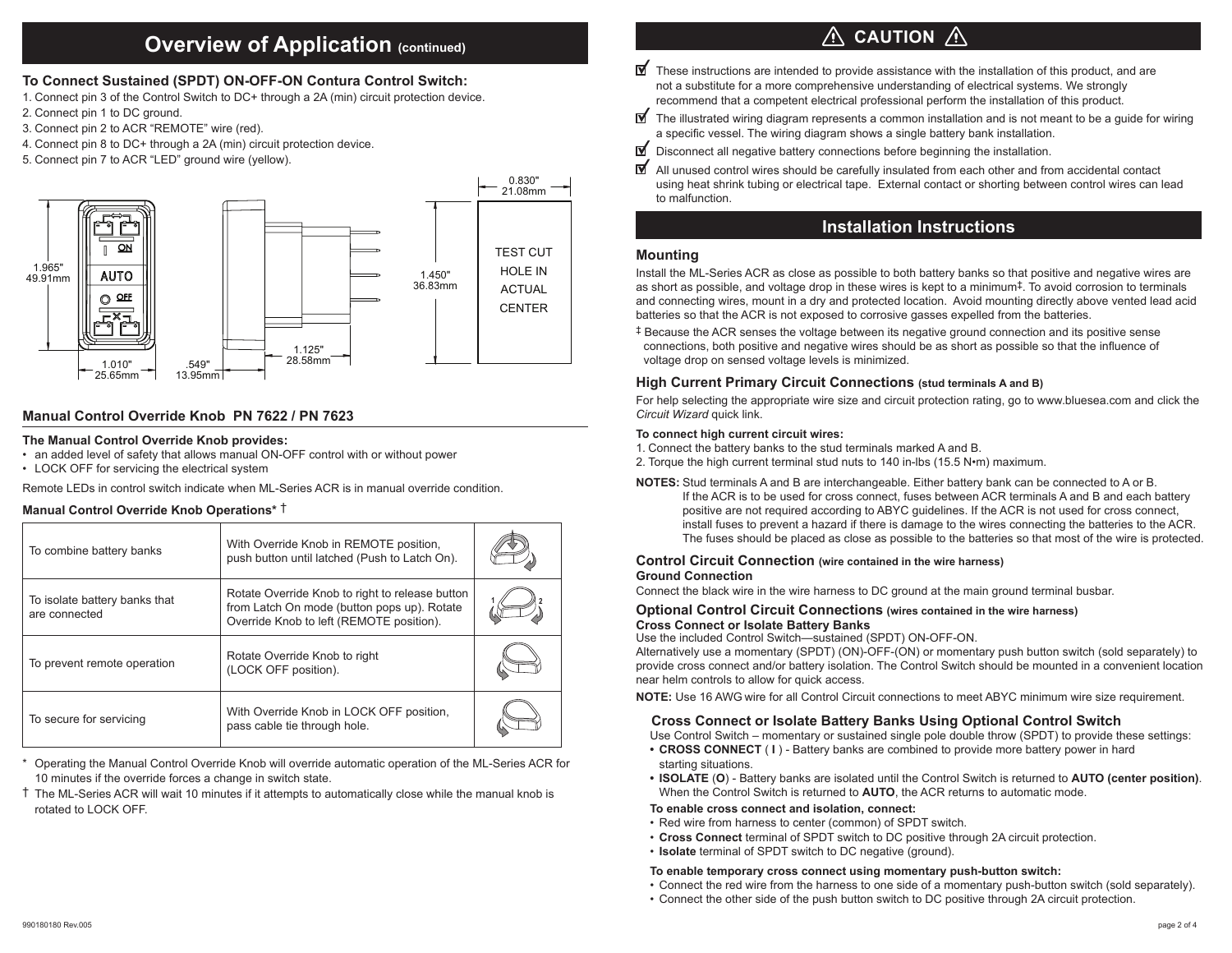### **Installation Instructions**

#### **Start Isolation**

The ML-Series ACR can be configured to automatically open temporarily (3-5 minutes) when voltage is sensed on any one of up to three start-isolation inputs. Enable this feature to isolate Start circuits from the House circuit and prevent starting current transients from interfering with sensitive house electronics.

#### **To enable Start Isolation:**

• Connect the brown wire (ISOLATION #1) from the harness to the terminal or wire running from the start key switch to the starter solenoid. Make this connection through a 2 Amp in-line fuse. This connection can be made at the start key switch or at the starter solenoid, but must be to the line that is positive only when cranking the engine. as shown below.

#### **To enable Start Isolation for two or three engines starting from the same battery:**

- Connect the green wire (ISOLATION #2) to ENGINE #2 in the same manner as above.
- • Connect the orange wire (ISOLATION #3) to ENGINE #3 in the same manner as above.

#### **Start Isolation Installation**



### **Installation Instructions (continued)**

#### **Engine Isolation**

The ML-Series ACR can be configured to automatically open when two engines are simultaneously running to ensure that two running engines are never electrically connected. Enable this feature to reduce noise and communication cross-talk between engines, and to maximize total potential alternator output.

#### **To enable Engine Isolation for two engines:**

- Connect the brown wire (ISOLATION #1) from the harness to the ON terminal of the start key switch on one engine. Make this connection through a 2 Amp in-line fuse. This connection must be to the line that is positive while the engine is normally running.
- Connect the green wire (ISOLATION #2) to ENGINE #2 in the same manner as above.

#### **To enable Engine Isolation for three engines:**

 • Connect the brown wire (ISOLATION #1) to ENGINE #1, the green wire (ISOLATION #2) to ENGINE #2, and the orange wire (ISOLATION #3) to ENGINE #3 in the same manner as above.

#### **Engine Isolation Installation**